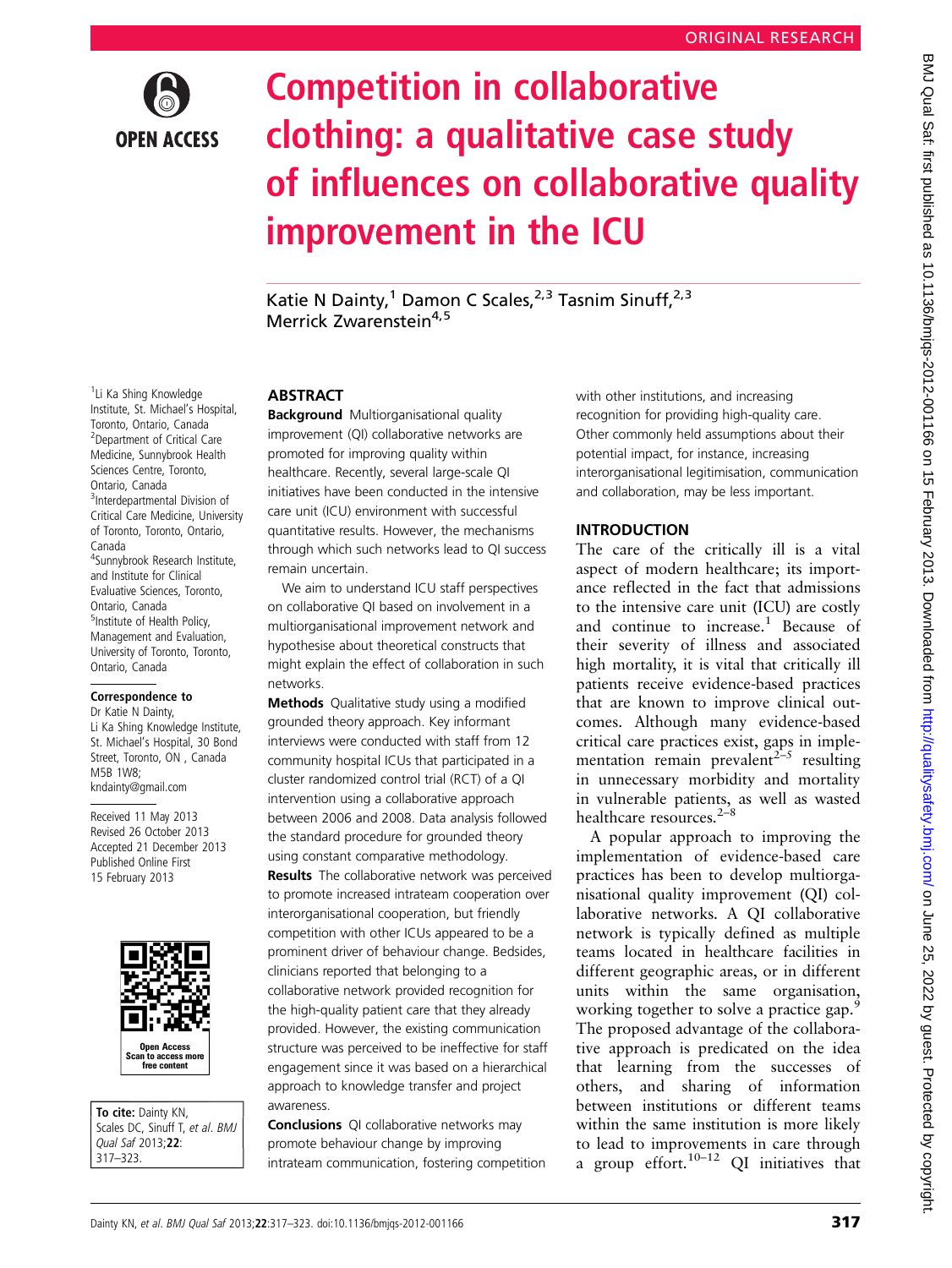involve more than one centre are appealing for a number of reasons, including but not limited to the fact that, within such a collaborative environment, the sharing of information should create efficiencies in knowledge transfer and innovation. In the last decade, there have been several of these large-scale QI initiatives conducted in the critical care environment, some claiming highly successful results.<sup>13-15</sup>

Avedis Donadbedian said 'Measurement in the classical sense—implying precision in quantification cannot reasonably be expected for such a complex and abstract object as quality'.<sup>16</sup> Yet, most QI collaboratives have been evaluated using only quantitative outcome measures selected for clinical relevance (eg, infection rates, length of stay). However, these provide little insight into the causal mechanisms through which the interventions lead to change or how these are moderated by different contextual factors and situational barriers.<sup>16 17</sup> To date, we have yet to empirically understand what the benefits are of using collaboratives over single organisation- or department-level QI efforts, which might be less expensive, more relevant and less time-consuming methods of knowledge transfer. Qualitative research methodology is most appropriate for in-depth exploration of these types of questions,  $^{18}$ and so we conducted a qualitative case study with bedside clinicians and unit leaders to elicit their perspectives on collaborative QI and their involvement in a multiorganisational ICU QI network. Our goal was to be able to hypothesise about the theoretical constructs that might have explained how this collaborative QI network worked and, in general, how networks may actually contribute to the achievement of significant improvement in implementing best practices.

# METHODS

## **Setting**

The Ontario ICU Clinical Best Practices Project was a 2-year cluster randomised trial of a multifaceted QI collaborative designed to increase the proportion of patients who received six evidence-based care practices in the ICU: prophylaxis against deep vein thrombosis; prevention of ventilator-associated pneumonia; daily spontaneous breathing trials; prevention of catheterrelated bloodstream infections; decubitus ulcer prevention; early enteral feeding.

The participating ICUs were located within 15 community hospitals representing various geographic locations and hospital sizes across the province of Ontario, Canada. Characteristics of these ICUs and study methods have been previously reported.<sup>19</sup> A large academic ICU was used as the pilot site for the behaviour-change strategies, but performance in the academic ICU was not used to evaluate the effectiveness of the network. A central coordinating office (located at the academic institution) was responsible for conducting the QI interventions, disseminating educational and promotional materials, arranging annual in-person

conferences, monthly videoconferences, and analysing collected data. Teams from each ICU met in person biannually and participated in monthly face-to-face video chats via the Ontario Telemedicine Network videoconferencing infrastructure. The monthly videoconferences included discussions of site implementation activities and issues; live interactive educational sessions with content experts for each targeted care practice; and discussion of the overall improvement data. The interactive educational sessions were recorded and available to individuals for subsequent web-based access. At the end of the 1-year trial period, this multifaceted collaborative approach led to greater adoption overall of the targeted practices in the intervention ICUs compared with controls. However, improved performance among all practices and across all ICUs was not uniform.<sup>20</sup>

## Participants and data collection

Twelve of the 15 ICUs that were part of the original implementation study participated. Bedside clinicians (nurses, respiratory therapists, physicians) and unit managers from the participating ICUs were recruited. We used a purposive sampling strategy<sup>21</sup> to select a sample of healthcare workers that represented the various hospital sizes, locations and staff groups involved in the study. An invitation email, including the letter of information and consent-to-interview forms, was sent to the project contact in each ICU, and volunteer participants were recruited through intraunit communication. All the staff who volunteered were interviewed.

We used open-ended, one-on-one key informant interviews. Each interview was conducted via telephone by an independent consultant to ensure no familiarity bias. A semistructured interview guide was designed by the study investigators based on the existing literature and objectives of the study, and was modified during the course of the interviews to take into account for further exploration of recurring concepts (see Appendix A). All interviews were audiotaped and transcribed verbatim. After completing approximately half the interviews, the research team met with the interviewer to discuss the emerging themes and areas for further exploration during subsequent interviews.

## Analyses

Analyses were conducted using a constant comparative approach.<sup>22</sup> Interviews were initially analysed sequentially to understand how the discourse between interviewer and interviewees evolved over time. A coding framework was developed by the lead investigator (KD) and compared with a secondary analysis by a coinvestigator (TS) to ensure logic and breadth. As there was close agreement for the basic themes and coding decisions, all interviews were then coded to determine recurrent themes and the relationships between themes. Codes were continuously reviewed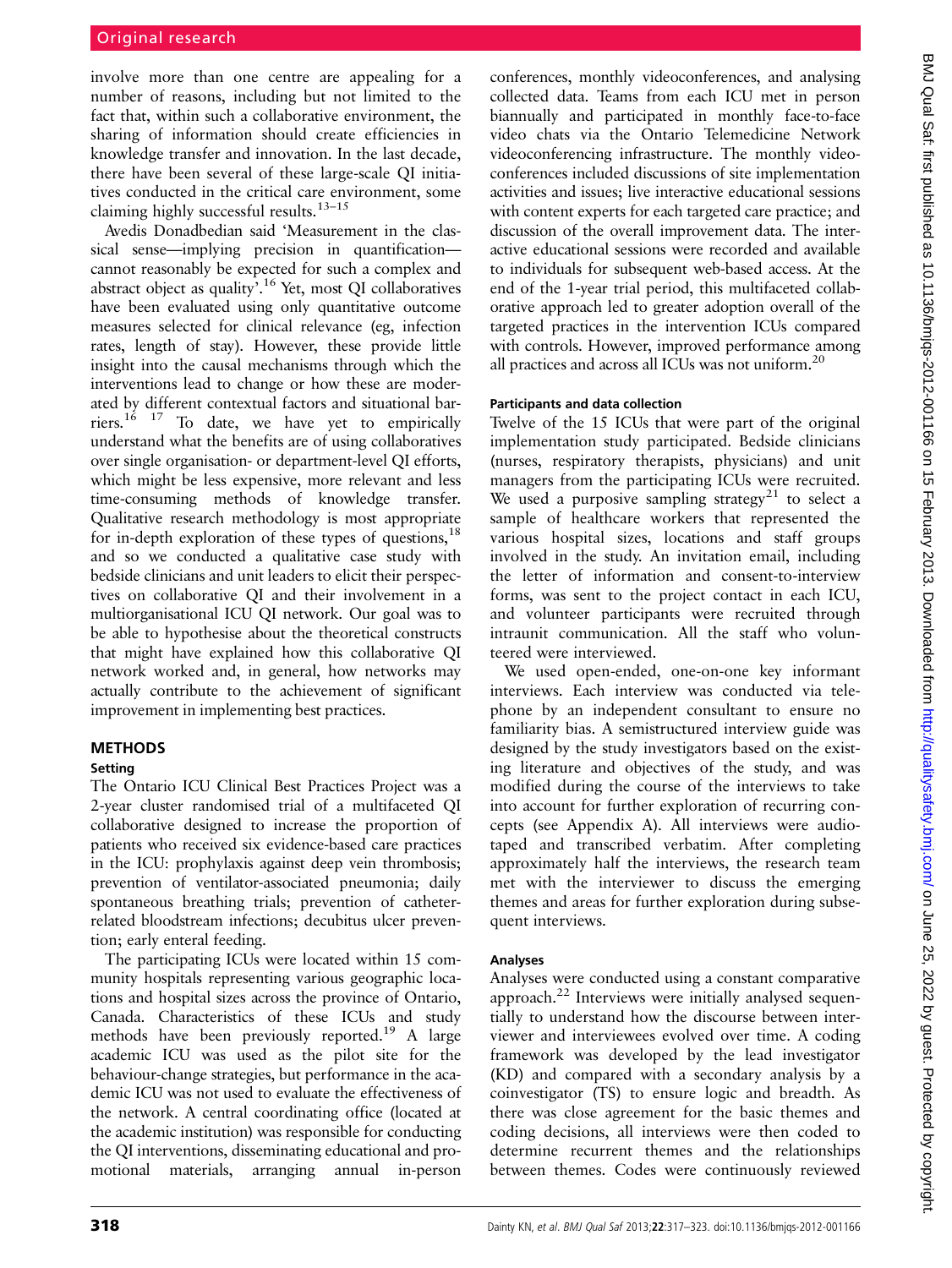to verify their descriptive content and to confirm that they were grounded in the data. In addition, 'deviant' or 'negative' cases (events or themes that ran counter to emerging propositions) were noted.

To ensure that the analyses were systematic and valid, several common qualitative techniques were employed including consistent use of the interview guide, audiotaping and independent transcription of the interview data, double coding and analysis of the data and triangulation of investigator memos to track the course of analytic decisions.<sup>18</sup>

## Ethics

Approval to conduct this qualitative study was obtained from the research ethics review boards of all 15 participating hospitals.

#### RESULTS

A total of 32 interviews were completed representing 12 of the 15 community hospital sites that participated in the ICU Clinical Best Practices Project. No responses to follow-up requests by the researcher team were received from the remaining three sites. The non-participating sites were not significantly different from the participating sites considering ICU organisational characteristics (ie, size of unit, staffing ratios, project involvement, improvement results, etc). The participants were a mix of men (4/32) and women (28/32), and included frontline staff nurses (20/32), respiratory therapists (3/32), physicians (3/32), dieticians (1/32) and unit managers/ leaders (5/32). Their experience in the ICU setting ranged from 1 to 32 years (mean=15.7 years) and all were employed in their respective ICUs during the timelines of the ICU Clinical Best Practices Project. Using the constant comparative method of analysis, four key themes emerged and participant quotations supporting each are provided.

#### Competition in collaborative clothing

The central theme was that the collaborative provided an avenue for friendly competition between the different ICUs. This competition was achieved through access to the interunit comparative data, and was cited as a main motivation for improvement. Participants frequently mentioned the importance of receiving the regular audit feedback data both for stimulating competition and to provide proof of their own progress. While a shared goal, or pursuit, is generally the desired outcome of collaboration, the collective effort was not always characterised by shared objectives and motivations on the part of each of the individual participants in this case.

(Participant 9)—…we knew it wasn't just within our organization, like, we actually represented our organization in a bigger group, so it kind of instilled a little bit of competitiveness—and that helps, that never hurts…when we saw improvement or that we were doing better than others it allowed us to advocate for some practices and resources that we didn't have and so in the end it was successful. (Staff Nurse)

(Participant 4)—Well I don't think it would have changed my practice but it might have been kind of nice to compare ourselves and see whether we were better or not, because then, you know, you get that competitive spirit going. (Staff Nurse)

(Participant 22)—when you get feedback then you know what you're doing right and what you are doing wrong and what you can change, so I think that's very important. Otherwise you don't know if you're making any change, if you're making any progress. (Staff Nurse)

Receiving the interunit comparative data from the central coordinating office appeared to be more acceptable to participants than communicating with the other units directly. Overall, respondents did not characterise the collective effort in terms of shared objectives and motivations. Most of the frontline clinicians stated that they never interacted, or felt the need to interact, with other units, and often stated that they did not necessarily consider 'collaboration' a benefit of the project. This may have some relationship to how they are typically measured within the new focus on indicator reporting and pay for performance in the Ontario healthcare system, and certainly speaks to the impact of existing system influences on organisational behaviour for QI.

#### The QI collaborative and unit reputation

Overall, participants' reflections about their ICUs' participation in the ICU Best Practices Collaborative were positive. Most participants noted that the benefits of belonging to a collaborative were derived by their organisation rather than by individuals. The participants described the collaboratives' role in increasing external recognition of the high-quality care that their unit provided and the impact on the organisation's reputation.

(Participant 11): There is an expectation that you will participate, because it is a <government> initiative and that if you're not seen to be participating then that will have an impact on your [ICU's] reputation. (Staff Nurse)

(Participant 30): …I think anybody who cares about their work and their status in the community and whether we should be a considered a reliable ICU where people would want to have their family members come if they needed to, we need to care about how we are compared to other hospitals….Not that I...care what <hospital x> or <hospital y> really do, but it's just nice to know if we're comparable to our colleagues. (Staff Nurse)

Frontline clinicians in these ICUs, most of which are within small community hospitals, expressed great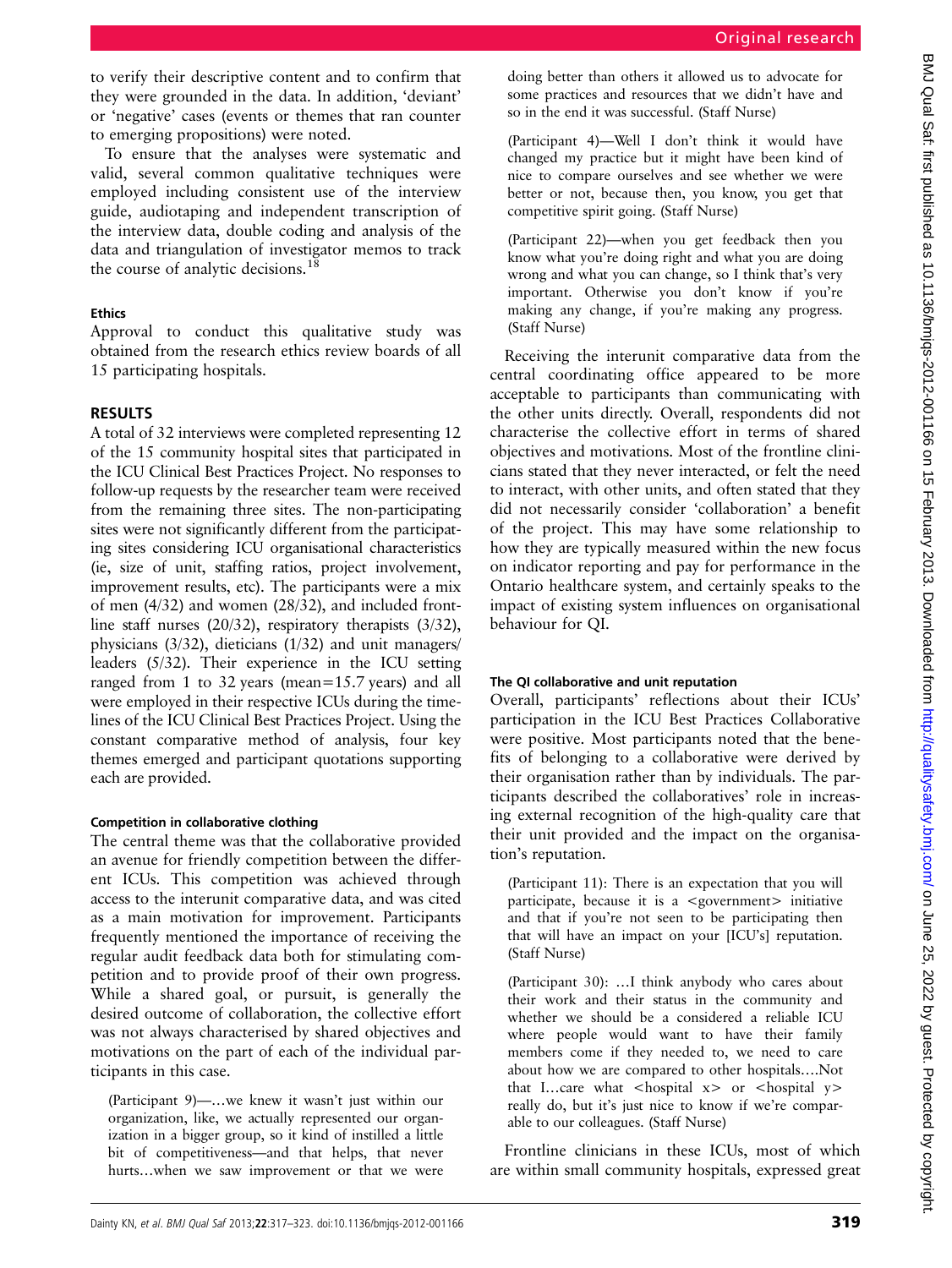pride in their role in improving quality and their unit's existing ability to provide high-quality care despite having fewer resources (eg, personnel, financial) than larger academic centres. They considered their participation in the collaborative as a validation, or recognition, of their reputation. Their identity was expressed as being related to their ICU's ability to provide high-quality care—participation in the multihospital group project was not legitimising for themselves as clinicians but for their organisation. This relates directly to the central theme of competitive motivation versus necessarily collaborative goals or pursuits.

#### Staff engagement and communication

Frontline staff engagement in the project and communication, both intra-organisational communication between staff and management and perceptions of inter-organisational communication, were perceived to be very important. However, there was a perceived lack of staff engagement in decision making about participating in the project or discussion about the project's purpose. Participants reported severe communication blockages and lack of stakeholder engagement. During the interviews there was frequent use of discourse such as "they said", "this is what we're doing and this is our focus and these are the kinds of things we're going to be watching for", and "…then we would chose one and give it to the staff ", suggests that frontline staff were not formally engaged in the planning or implementing this QI initiative. Therefore, the experiences of staff involved did not support the ideal use of widespread and meaningful staff engagement, which is often considered a key to the success of a collaborative QI.

Participants also reported that nursing management or individuals selected as 'project leads' (often unit managers or charge nurses) held a disproportionate share of the information about the project, interfering with the knowledge transfer between management and frontline clinicians. In general, participants perceived that there was a hierarchy of individuals involved in QI efforts, and a lack of dissemination or engagement across the multidisciplinary team.

(Participant 34): Most of our initiatives are led by management. I am management, and I think we have done a great job. But, if we are able to figure out a way to involve the front-line staff sooner, we would be able to improve our performance—not just improve our performance, but improve performance faster. (Chief Nursing Officer)

(Participant 3)—I didn't know a whole lot of details. There was only really discussion about it amongst our managers and some staff. Like when we found out we were going to be participating in the project there was some talk about it and then there was the board [referring to an information bulletin board in the unit], but that was about it. So I guess I didn't get enough information to really make me that interested in it. (Staff Nurse)

In many instances, frontline participants also referred to communication about the targeted care practices as occurring accidentally, indicating an apparent lack of planning or clear communication structures within ICUs. By contrast, participants who were in leadership roles provided detailed, lengthy and sometimes celebratory accounts of activity and engagement on the part of their ICU. This may, in effect, directly contribute to the lack of opportunity to actually leverage collaboration as a driver for improvement in these types of networks.

# **DISCUSSION**

We conducted a qualitative evaluation of participant staff perspectives of a QI collaborative in 12 ICUs, and found that most perceived that the main impact of the collaborative was to foster 'friendly competition' between units. The notion of the collaborative also instilled pride among participants and seems to have motivated them to provide better care within a positive competitive attitude. At the local level, limitations in communication, hierarchy and lack of stakeholder engagement appeared to limit effective implementation of the QI initiative.

There has been mounting pressure on healthcare organisations to improve quality of care, either by achieving certain quality benchmarks established by health authorities or through membership in regional and national QI initiatives. Our study suggests that the frontline staff within these organisations are often not motivated to conform to such institutional goals, but instead may be more responsive to factors that legitimise their reputation in providing high-quality care within the healthcare system. Participants in our study reported the importance of being involved in a larger initiative along with other hospitals; and for smaller organisations, of being recognised for delivering a quality of care that was similar to that provided by larger teaching centres, despite the differences in resources. These observations suggest a competitive attitude may dominate over collaborative ones for motivating change; an important concept for consideration when multiple organisations are recruited to achieve common quality goals.

The context into which the collaborative approach was introduced also seems to have strongly influenced staff engagement, communication and the actual act of collaboration. Our results suggested a lack of communication and, therefore, engagement at the frontline which likely influenced the overall results of the QI initiative. This finding has been noted by other evaluations of similar QI programmes.<sup>23 24</sup> The theory of collaborative advantage suggests that there may be additional gains when something unusually creative is produced synergistically, allowing an overall objective to be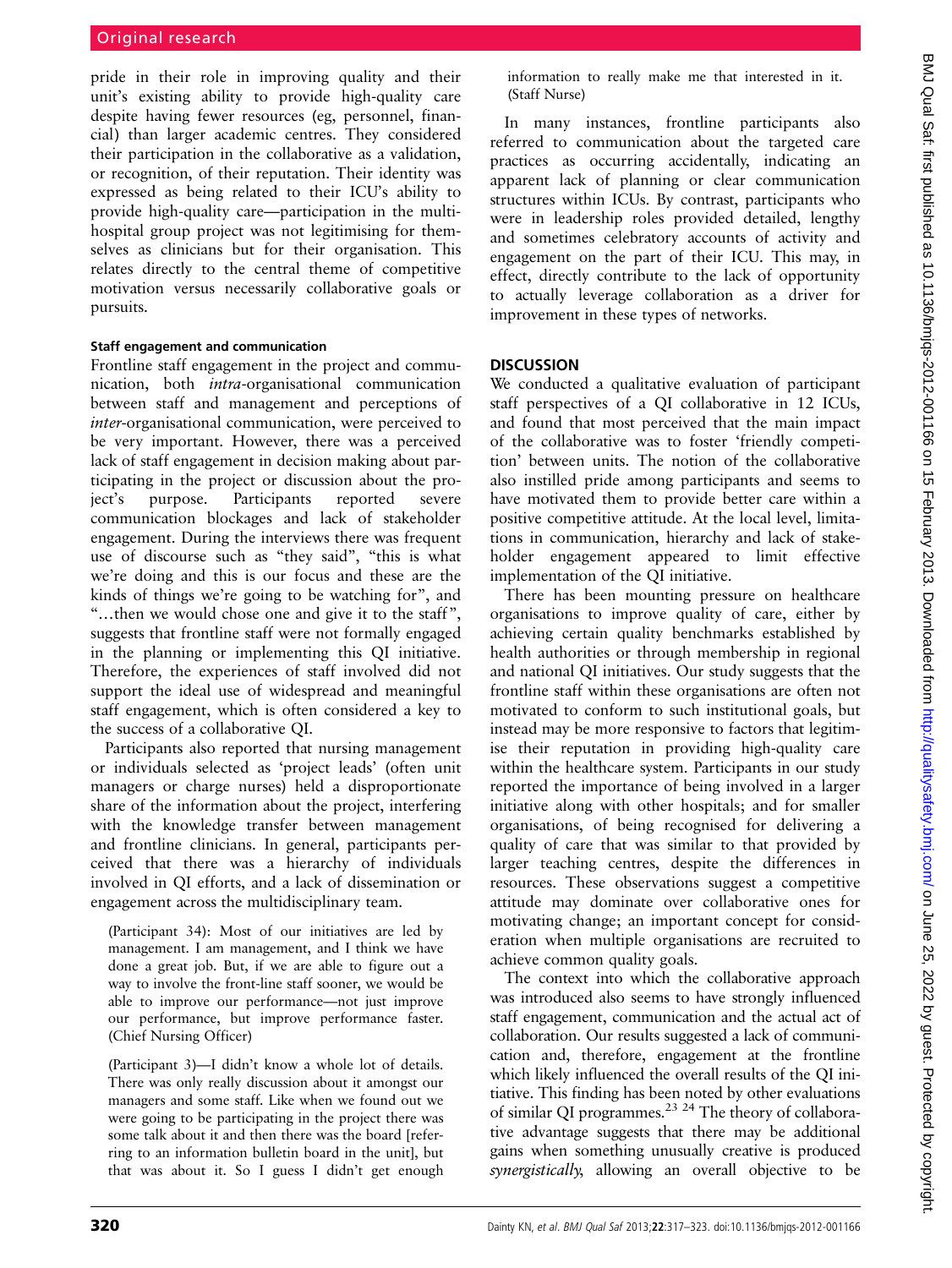achieved more efficiently in multiple institutions compared with what could be achieved by individual institutions working independently.<sup>25</sup> In other words, hospitals or ICUs working together should be able to achieve better outcomes and faster results in QI initiatives if they are working on the same initiatives together.  $26-29$  We now understand that a common overall objective was not a driver for staff engagement within our collaborative and, in fact, distant goals (ie, not locally tailored) which are not well communicated may have the opposite effect, causing staff to disengage with what they see as top-down management.

Finally, our findings suggest that competition between sites may also play an important role in influencing behaviour change. By definition, 'collaboration' describes the act of working together, whereas other similar terms, for instance, 'cooperation', stress the *product* of the work.<sup>30</sup> Based on our findings, we propose that the concept of collaboration for QI in the ICU is actually a misnomer, that in fact these units may not be driven by collaboration, but rather, by cooperation and competition. In the case of multiorganisational QI in this ICU setting, the principal benefit appeared to be those design elements that foster healthy competition, such as having individual unit support and access to comparative data through a centralised resource, rather than from consensusbuilding or shared goals.

By incorporating a more detailed contextual evaluation of collaborative efforts within a working QI collaborative, we aimed to move towards a better understanding of the influence of social constructs on the theoretical underpinnings of the effect of collaboration in healthcare QI. Hence, by grounding initial theory development within the data gathered from participants in this particular collaborative, we are able to suggest that a functional theory of collaborative QI could posit that

- ▸ Healthcare organisations seem to benefit from more competitive-style advantages rather than collaborative advantages in multiorganisational QI programmes.
- ▸ Healthcare organisations join multiorganisational QI programmes for reputational recognition as equal to or better than their counterparts in terms of quality (rather than to aim to be 'like' stronger peer organisations).
- Access to comparative data and information about what others are doing is seen as the advantage of multiorganisational QI projects for frontline staff in participating organisations (rather than building interorganisational relationships).
- ▸ Organisational communication structures and staff engagement directly impact improvement results and embeddedness of QI interventions.

A recent theoretical evaluation published by Dixon-Woods et al of the large Michigan Intensive Care Unit Project, $31$  which is very similar in design to our collaborative, described some opposing constructs to those

described here (they found institutional isomorphism, a strong sense of community, and an increased 'safe' communication), as well as some which our findings support (impact of audit and feedback). Chassin has previously referred to the reputational pathway as a potential lever for greater improvement gains, although his findings specifically reference the impact of audit and feedback on the reputation of those organisations publicly named as outliers with poor performance.<sup>32</sup> The differing conclusions derived from these other evaluations suggest that perhaps there can never be one grand theory of collaborative improvement, and that local empirical work must be conducted during such projects to determine the relative influence of the context and fidelity of QI projects in various circumstances to help further existing ex-post theories.

Strengths of our study include the rigorous approach to conducting qualitative interviews, sampling of a broad spectrum of healthcare providers from multiple organisations, and the focus on the experience during participation in an actual QI collaborative (as opposed to opinions of the 'concept' of collaboration). Our study empirically investigated the effect of the collaborative approach itself in motivating participants to engage in behaviour change. Qualitative research provides an excellent method for describing diverse facets and dimensions of complex social interventions like this, $33$  and the human factors side of QI in healthcare.

Our study also has limitations. We conducted a single case study of one collaborative in a specific clinical area, and our results may not apply to other collaborative initiatives. In particular, our telemedicine intervention enabled frequent discussions among participants that may not be possible in regions without such telemedicine resources. Similarly, although participants could see and hear each other through the telemedicine link, some nuances of communication would undoubtedly be different if participants met more regularly in person. A more geographically dense network where physical togetherness may form the basis of the intervention may have an entirely different experience, however, such a design has not been common in the published literature of existing collaboratives. We successfully recruited participants from the majority (12 of 15) of hospitals, but we can only speculate on reasons why participants at the remaining three sites did not respond to our recruitment emails. Although there were no significant differences in the hospital-level characteristics of these units, it is possible that inclusion of participants from these non-responding ICUs may have provided additional insights. The experience of collaborative QI in the ICU may in itself be a unique entity due to the complexity of care provided, staffing ratios and relative composition of the ICU team, and varying models of ICU organisation and ICU capacity. However, the single case study was the best approach to explore this area for practical reasons, and will help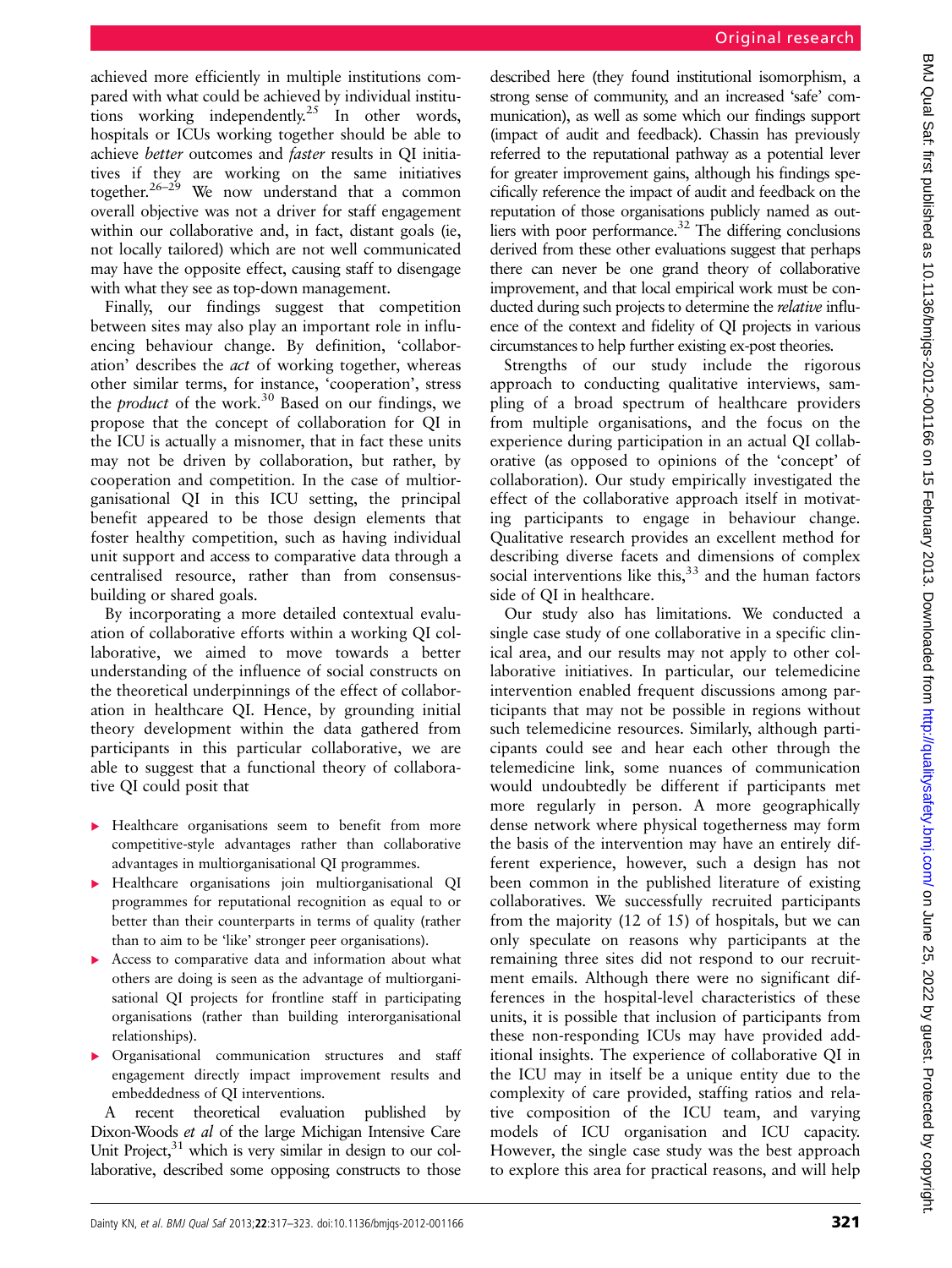# Original research

to inform the design and evaluation of other collaboratives involving multiple institutions. Finally, while we believe the themes describing both inter- and intraorganisational influences in a multi-institutional collaborative are likely be relevant to other settings, we only intended to hypothesise about associations rather than infer direct causation.

## **CONCLUSION**

In 2002, Ovretveit et al identified four research questions about QI collaboratives that call for a more critical theoretical paradigm: (1) whether improvements spread more quickly in collaborative programmes; (2) if the resulting improvements are larger in magnitude; (3) if the results last longer and (4) if the best practices are spread more widely.<sup>34</sup> Based on our results, we believe a fifth question should be: 'what is the intended mechanism of the collaborative approach?' We hypothesize that our findings demonstrate that large-scale QI collaboratives may not all function by the commonly held assumptions of legitimisation, engagement and communication, and collaboration, but may instead also be driven by competition and a desire to improve reputation. Participating organisations and people may respond to these motivators differently, and this may explain the observed variability in the ability of collaboratives to consistently produce sustainable improvements. Further study of how such interventions actually work, the impact of context and organisational behaviours on improvement, and the motivations for large-scale change provides a rich field of inquiry for future QI research and programme development.

Acknowledgements The authors would like to acknowledge the participant ICUs in the Ontario ICU Clinical Best Practices Demonstration Project and those that volunteered to be interviewed. We would also like to thank Linda Rozmovitz for her contribution to data collection. We would like to thank Dr William Sibbald for his innovation and guidance in the early days of this project.

Contributors KND, DS and TS conceived of and designed the study. KND, DS, TS and MZ were all involved in discussion of the analysis and interpretation of data, drafting the article and revising it critically for important intellectual content and final approval of the version to be published.

Funding This project was funded by the Ministry of Health and Long-term Care (MOHTLC) Critical Care Transformation Strategy as part of the 'MOHLTC Ontario ICU Clinical Best Practices Demonstration Project.'

Competing interests DCS received funding from the Ministry of Health and Long-term Care (MOHTLC) Critical Care Transformation Strategy as lead scientist on the Ontario ICU Clinical Best Practices

Demonstration Project. He currently holds a New Investigator Award from the Canadian Institutes for Health Research. KND, TS and MZ report no competing interests.

Patient consent Obtained.

Ethics approval The Research Ethics Boards of all participating hospitals.

Provenance and peer review Not commissioned; externally peer reviewed.

Open Access This is an Open Access article distributed in accordance with the Creative Commons Attribution Non Commercial (CC BY-NC 3.0) license, which permits others to distribute, remix, adapt, build upon this work non-commercially, and license their derivative works on different terms, provided the original work is properly cited and the use is noncommercial. See: http://creativecommons.org/licenses/ by-nc/3.0/

#### **REFERENCES**

- 1 Leeb K, Jokovic A, Sandhu M, et al. CIHI survey. Intensive care in Canada. Health Care Q 2006;9:32–3.
- 2 Pronovost PJ, Rinke ML, Emery K, et al. Interventions to reduce mortality among patients treated in Intensive Care Units. J Crit Care 2004;19:158–64.
- 3 Shehata N, Wilson K, Mazer CD, et al. The proportion of variation in perioperative transfusion decisions in Canada attributable to the hospital: (La proportion de variation dans les pratiques transfusionnelles perioperatoires au Canada imputable aux hopitaux). Can J Anaesth 2007;54:902–7.
- 4 McIntyre L, Hébert P, Fergusson D, et al. and The Canadian Critical Care Trials Group. A survey of Canadian intensivists' resuscitation practices in early septic shock. Crit Care 2007;11: R74.
- 5 Kalhan R, Mikkelsen M, Dedhiya P, et al. Underuse of lung protective ventilation: analysis of potential factors to explain physician behavior. Crit Care Med 2006;34:300–6.
- Rothen H, Stricker K, Einfalt J, et al. Variability in outcome and resource use in intensive care units. Intensive Care Med 2007;33:1329–6.
- 7 Cook DJ, Guyatt GH, Jaeschke R, et al. Determinants in Canadian health care workers of the decision to withdraw life support from the critically Ill. JAMA 1995;273:703–8.
- 8 Chen E, Naylor CD. Variation in hospital length of stay for acute myocardial infarction in Ontario, Canada. Med Care 1994;32:420–35.
- Schouten LM, Hulscher ME, van Everdingen JJ, et al. Evidence for the impact of quality improvement collaboratives: Systematic review. BMJ (Clinical Research Ed) 2008;336:1491–4.
- 10 Institute for Healthcare Improvement. The breakthrough series: IHI's collaborative model for achieving breakthrough improvement. Boston, MA: IHI Innovation White Paper, 2003.
- 11 Leatherman S. Optimizing quality collaboratives. Qual Saf Health Care 2002;11:307.
- 12 Berwick DM. Continuous improvement as an ideal in health care. NEJM 1989;320:53–6.
- 13 Hackbarth AD, McCannon CJ, Martin L, et al. The hard count: Calculating lives saved in the 100,000 Lives Campaign. ACP Guide for Hospitalists. Apr 2006:1–5